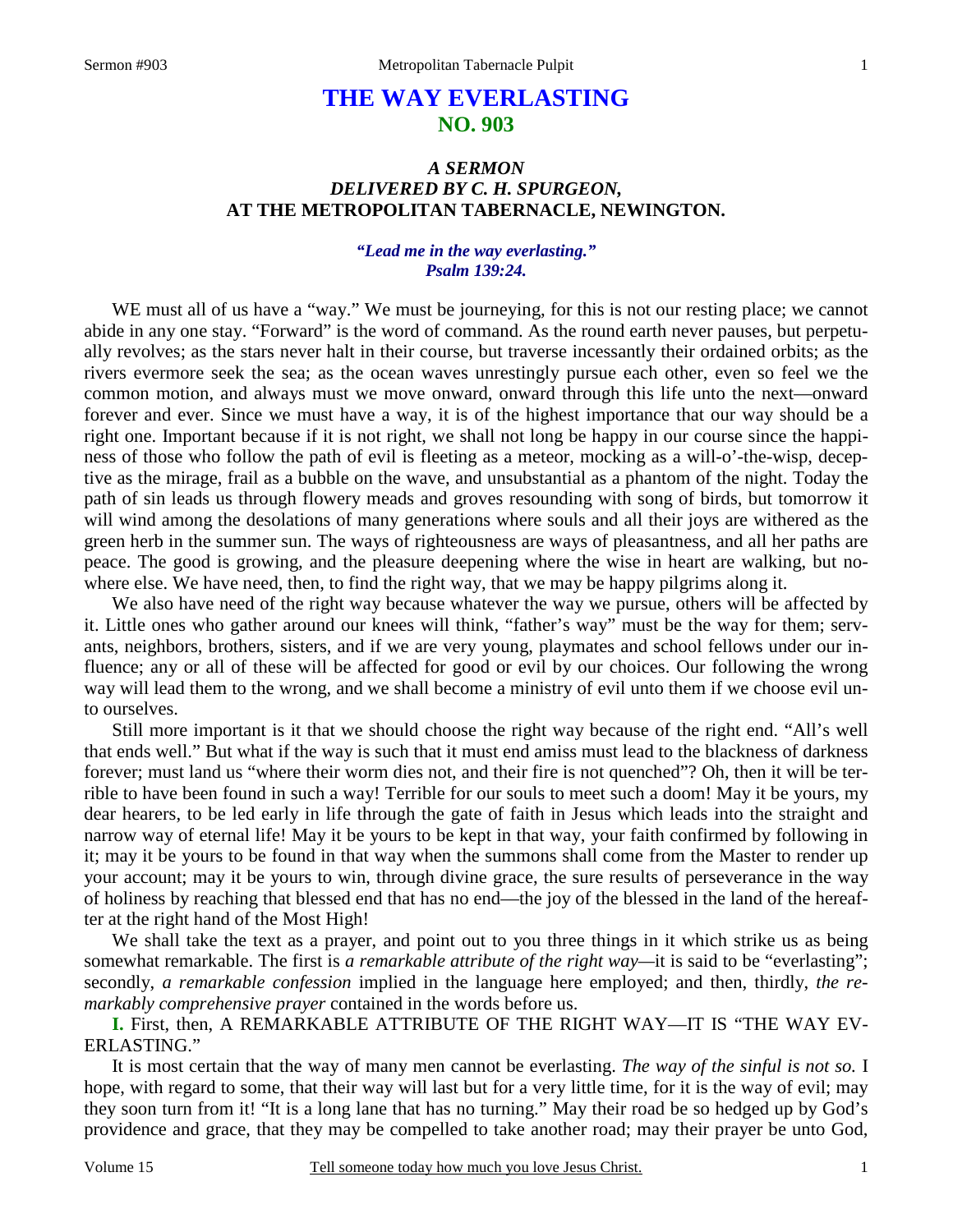"turn me and I shall be turned." The way of the sinner ought not to be a way everlasting, for if it should be, it must be a way of everlasting sorrow! The sinner's way of pleasure is far from being everlasting, for even here the wine cup of sin first yields the sweetness of intoxication, but afterwards it becomes dull with emptiness, and after that it grows bitter with remorse, and as for the dregs, what a hell burns within them! The way of pleasure in sin is but as the way of foam on the breaker, soon to disappear. The devil would gladly persuade men that their life shall always be as it is, that they shall dance on forever; forever as the merry butterflies that need not toil, and that flit away the golden hours; he would have them forget the killing frosts that will blight forever each idle wing. death and the justice of God have decreed that the way of pleasure, and the life of sin shall not be everlasting; an end must surely come to the houses of cards built on carnal merriment; their bowing walls must lie level with the dust; their tottering fences must fall down to the ground.

*The way of the merely moral man* is not a way everlasting. It may be that he is one who steadily pursues money, conducting his business on the best principles, commanding the fullest confidence of the mercantile community, and the admiration of all who can appreciate tact and principle. The man may manage to acquire wealth, it may grow from day to day—his account may be large at the bank, his capital may be ample and the stream of interest that flows in may, every day, be more considerable; but this will not always last; there may come disaster and loss, and that which was long in accumulation may very swiftly be swept away. At any rate, death will put an end to the filling of the money bags! Like Jesus in the temple, death will enter, and overturn the tables of the money-changers, and the seats of them who sell doves—and with a voice of authority He will cry, "Take these things out!" Men will find that they cannot barter and bargain that they cannot accumulate and grow rich when the time has come to lay aside their mortal bodies, and face the Judge of all the earth! These things of time, however dear to them, those who are summoned to the land of spirits must leave; bitter the parting, but it is inevitable; naked came they forth, and naked must they return; let them have gained what they may. It may be that the man, instead of making money, finds it difficult to make ends meet, and his way is that of plodding hard and industriously to rear a family as respectably as he can. This has in it much to be commended, but even then, unsanctified by nobler ends, it is not a way everlasting, for there is a land where they neither marry nor are given in marriage, and where, consequently, there shall be no wife nor children for whom to toil, and no avocation for the worker who lived by bread alone. There will be no sphere for the mere servant of men, or master of men to occupy in heaven; the mere earth-server will be out of place his way must come to an end! The arm must be paralyzed that earned the bread, and the fingers that drove the pen or wielded the needle must rest in long repose; and when they are reanimated at the resurrection, they cannot pursue their old toil; if they know nothing but the handicraft of earth, their way will have a wretched end! The way of the merely moral is not a way everlasting, but it might be if it were consecrated by the grace of God; these more common things might be the prelude to the everlasting service before the throne of God, but inasmuch as the life is unconsecrated, let it be spent as it may—the way is a way that comes to an end.

*The way of the purposeless and dabbler* is not everlasting. How many a man's life reminds you, instead of an everlasting way, of a mere *cul-de-sac—*a blind alley, as we say—down which you wander merely to come back again! Hundreds of men's lives are like that; like the famous king in the nursery rhyme who led his troops up a hill, and then down again; they live and they die, and that is all that you can say of many. Their way is a vain show—it passes and is gone, and we say, "Where is it?" Some remind me of those circular lanes which we have sometimes been lost in—you go around, and you come back to the same place again, and you are no more forward. As the tramp of the blind horse going round the mill, such is the way of many—from morn till eve, from year to year, they are mere pendulums swinging to and fro. Their life would be, if they could exist forever, an everlasting toil, but since they must die, it must come to an end, and their unhappy spirits must remain forever in that pathless wilderness of woe from which no traveler ever finds his way of escape.

 My brothers and sisters let me remind you, also, that *the way, even of some religious people, is not the way everlasting.* I mean the path, for instance, of those who are hypocritical; they may put on the

2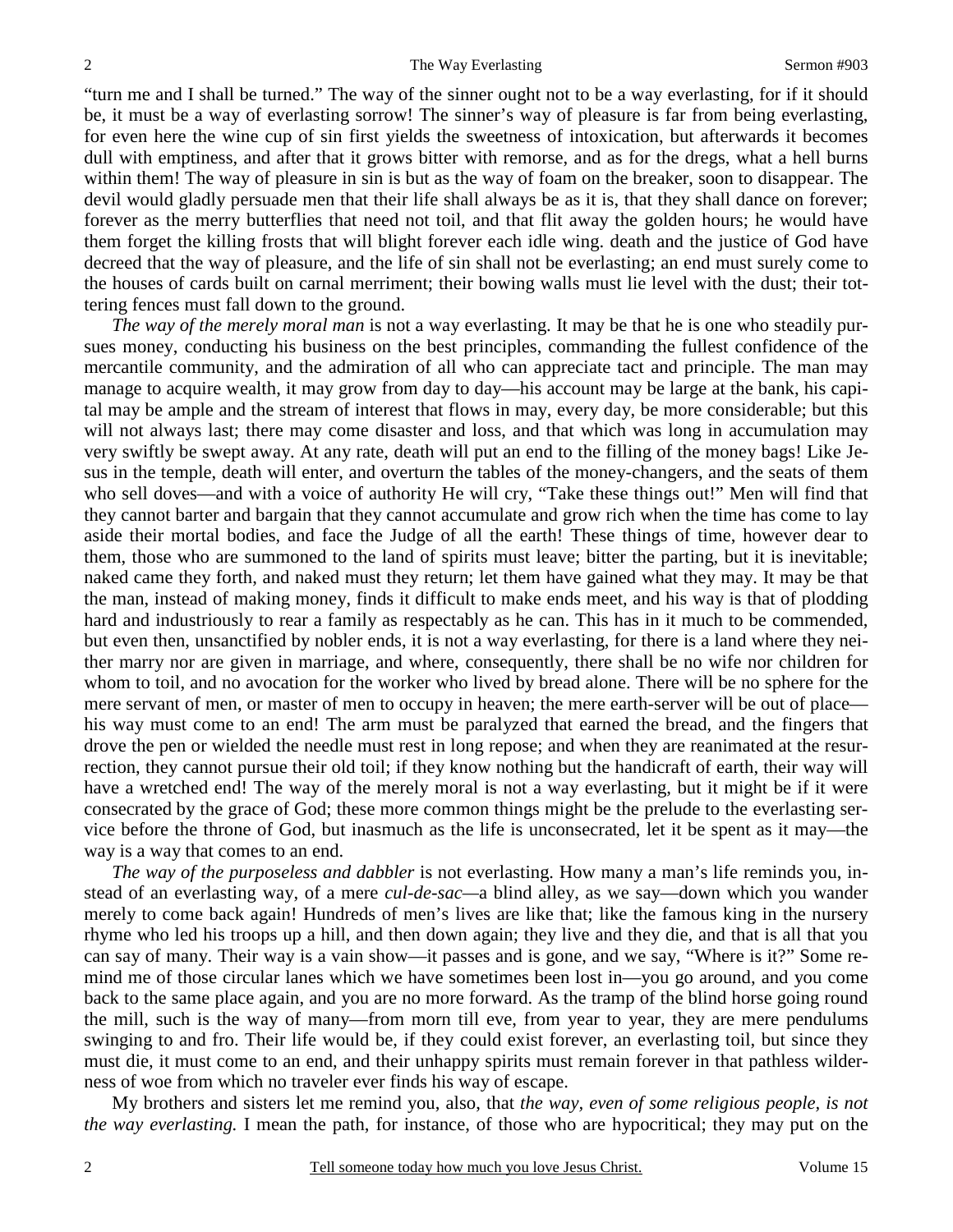### Sermon #903 The Way Everlasting

mask and look like beauty, itself, but death will rudely dash the visor on one side, and let their face be seen. Like the veiled prophet, who wore over his leprous brow a mask of silver, such are many men; they may pass in the crowd as bright and beautiful, but when the time comes for them to be *seen* in the light of God, their loathsomeness will be discovered. The way of the Pharisee, again, who differs somewhat from the hypocrite, is not the way everlasting. He will not always dare to say, "God, I thank You that I am not as other men." Not always will he be able to boast, "I fast twice in the week; I pay tithes of all that I possess." The time will come when he will see all this outside washing of the platter to have been of no service, because his inward part was full of very wickedness! What will be his dismay and despair! No, brothers and sisters, neither the way of the hypocrite, the formalist, nor the Pharisee, is the way everlasting! Neither is any way but that which is according to the gospel of Jesus Christ. Do not tell me that if you are sincere it will little matter which way you take! You know better! If you sincerely believe that you are going to St. Paul's, or to London Bridge, when you leave this Tabernacle, and you turn to the right, you will probably find yourselves at Clapham or at Tooting, but not at St. Paul's or London Bridge, with all your sincerity of misbelief! The sincere belief that you will be saved by your good works will by no means avert your damnation if you persist in refusing to trust in Jesus Christ!

 Faith in Jesus is the *only* way of salvation, and if you will not walk in that way, there is no other. Our Lord's teaching leaves us no room to hope for the salvation of unbelievers. "He who believes and is baptized shall be saved." But what of those who do not believe? May they not be sincerely *mistaken?* May they not be very good people, after all, and be saved in their own way? Our Lord's reply is sharp, clear, and decisive, "He who believes not shall be damned." He has nothing else for them but that! Christ is too great, and too honest to court popularity, as many do nowadays, by an affectation that right or wrong are much the same. The wicked charity of this age sickens us with its deceptive cant, as it whines out, "It will little matter what you believe; nothing, nowadays, is of very great consequence. Believe what you like, and it shall be all right in the long run." No, but according to the gospel of Jesus you must believe the truth of God, and have faith in the power of the truth, for a lie will not regenerate you! A lie will not fit you to see the face of God! A lie will not conduct you to heaven, but only that truth of God which has the stamp and seal of God, and of His Holy Spirit.

 I have thus shown you that there are many ways which are not everlasting. Let us now notice that the *right* way—the way of faith in God, and of a life that flows out of faith in God—the way, indeed, which Jesus trod, the way which we tread when we follow in Jesus' footsteps, is the way everlasting, because it is *a way which was mapped out upon everlasting principles.* The truth of God will never die. The stars will grow dim; the sun will pale his glory, but the truth of God will be forever young. Integrity, uprightness, honesty, love, goodness—these are all imperishable. No grave can ever entomb these immortal principles; they have been in prison, but they have been freer than before; those who have enshrined them in their hearts have been burned at the stake, but out of their ashes other witnesses have arisen; no sea can drown, no storm can wreck, no abyss can swallow up the ever living truth of God! You cannot kill goodness and truth, and integrity and faith and holiness! The way that is consistent with these must be a way everlasting.

 Holiness is a way everlasting, *because it is pursued by the possessors of a life that is everlasting.* No man enters the way of truth, righteousness, faith, love to God, and love to his neighbor but the man who has received the new birth. Now, the product of the new birth is not like the fruit of the flesh which is mortal and perishable—it is a living and incorruptible seed that lives and abides forever, so that the man who is born-again can no more die than God Himself! He has received the life of Christ *within* him, and, according to the Scriptures, because Christ lives, he shall also live. It is an everlasting way, then, because the pilgrims, who tread it, though they are mortals to all appearance, are yet, in the sight of God, immortal! They bear within them a life unquenchable, whose endurance shall be coexistent with the life of Jehovah Himself.

 Godliness is a way everlasting, *because no circumstances can by any possibility necessitate any change in it.* The man who lives by policy is like a sailor on a gusty day, or who has a foul wind against him, and must tack about to reach first this point, and then the other, and makes but slow progress, after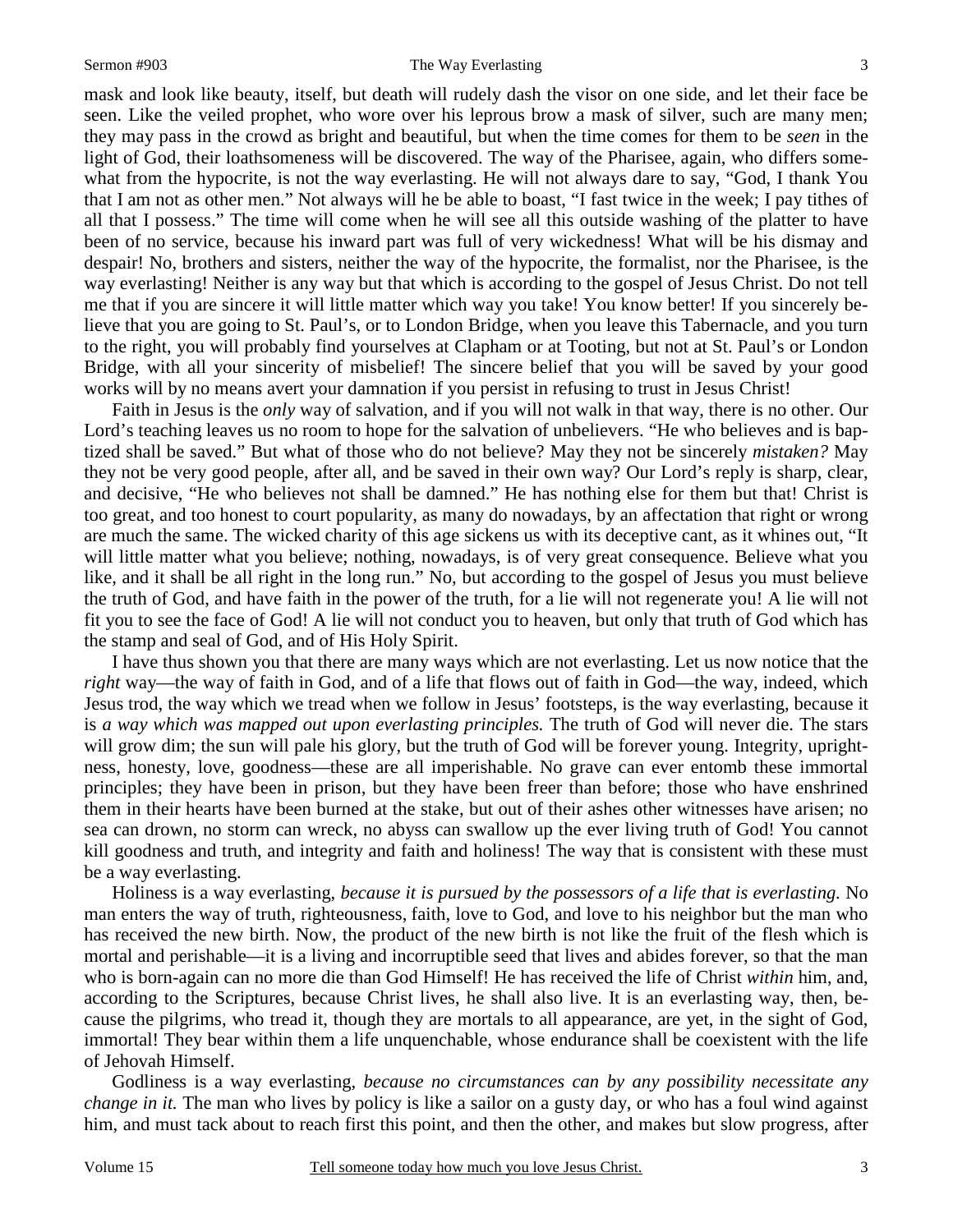all, in the direction which he really wishes to pursue. But the man who has the life of God, and follows the way of the truth of God is like the steamship which plows its road straight on, wind or tide notwithstanding! Why needs it to tack? It bears its force *within itself,* and is not dependent upon the extraneous circumstances of winds and waves! Happy is that man who is in this condition! If he is poor, he may cheerfully pursue the way of truth, and find his poverty a blessing! If he is rich, the same immortal principles which guided him in poverty will suffice him, now that he has come to the possession of wealth. If he were elected to a kingdom, such a man, having the law of God in his heart, would know how to walk, and to behave himself right royally. His way is everlasting because he has not to stop every morning and inquire, "How am I to behave today? What is the new rule by which I shall shape my course?" Your tricky politicians, who this day are one thing, and that the other, as they fancy the public mind may change; these had need to consult their barometer to know what kind of weather the popular will ordains, but we, if we are taught of God to do the right thing, care not about the weather or the will of man. Whether it is fair or foul—whether the sun shines or not, we would still serve our God and do the right, by His grace; and if the heavens should fall, expect to still find a shelter.

 Righteousness is the way everlasting, because *such a way, even death itself, shall not terminate.* The man, who learns to live as God would have him live, will find death to be only a circumstance in his immortality. He will pass onward, with no more pause than the earth makes when the moon comes between her and the sun; as when the iron horse pursues his rapid way, he shoots through a tunnel, and is out of it again, making the darkness but an interlude in his progress; even so is death a small matter to the converted and regenerate man! The man who walks in the way of God passes through death as through a temporary gloom, but he still pursues the even tenor of his way. What he did on earth he shall do in heaven, only he shall do it better, and after a nobler sort! On earth he loved his God; in heaven he shall do the same. On earth he found his joy in a sight of Christ; in heaven he shall enjoy that sight more near and unveiled! On earth he loved the true and the right, and the good; and in heaven he shall dwell in the midst of the city that is of pure gold, and whose light is brighter than the sun, where only holiness and perfection are admitted. He shall not even change his company, for the church militant in which he fought on earth is also the church triumphant with which he shall reign forever and ever in heaven! You see, then, that the godly man's path is a way everlasting. I might have said much more, but this shall suffice.

**II.** Dear brothers and sisters, the next remarkable thing in the text is THE CONFESSION WHICH IS MADE.

 David says, "Lead me in the way everlasting." David was a good man, a grace-taught man, a spiritual man, an eminently spiritual man, and yet he required to be led in the way—"Lead me in the way everlasting." What is more, David was a deeply *experienced* man; this Psalm is towards the end of the book, and I suppose his hair was all gray when he wrote it. He had come to threescore years and ten, probably, and there he is, dear man, able to teach others, yet pleading, *"Lead* me, *lead* me." He was a ripe believer, for he had not only the years of age, but the experience of a much-tried life. In fact, David seems to have been an epitome of all men. You never had a trouble but what you could find something to suit you under it in the Psalms; and I think you never had a joy but what you discovered a verse that would help you to sing out your joy. David, somehow or other, seems to have known all the ups and downs, all the hills, and all the valleys of Christian experience, and yet for all that he cries, "Lead me, lead me." David was the man after God's own heart, despite his slips; his sin was the soldier's common sin—we must remember that. His position was an extraordinary one, such as ours can never be; he was a man after God's heart because of his deep sincerity, his child-likeness, and his warmth of soul, and yet notwithstanding that, and all his eminence in divine grace, he says, "Lead me, lead me." What does this prayer teach us? Why, that the most mature Christian, if he judges aright, feels that he needs as much to be *led* in the right way as if he were only beginning the spiritual life! The words seem to me to be almost humiliating, "Lead me." It is a little child saying, "Lead me, mother, lead me." It is more than that; it is a blind man putting out his hands, he cannot see, he cannot find his way, and he is begging—"Lead me." Such babes are we; such blind men are we, apart from the guiding grace of God! Oh, how dependent we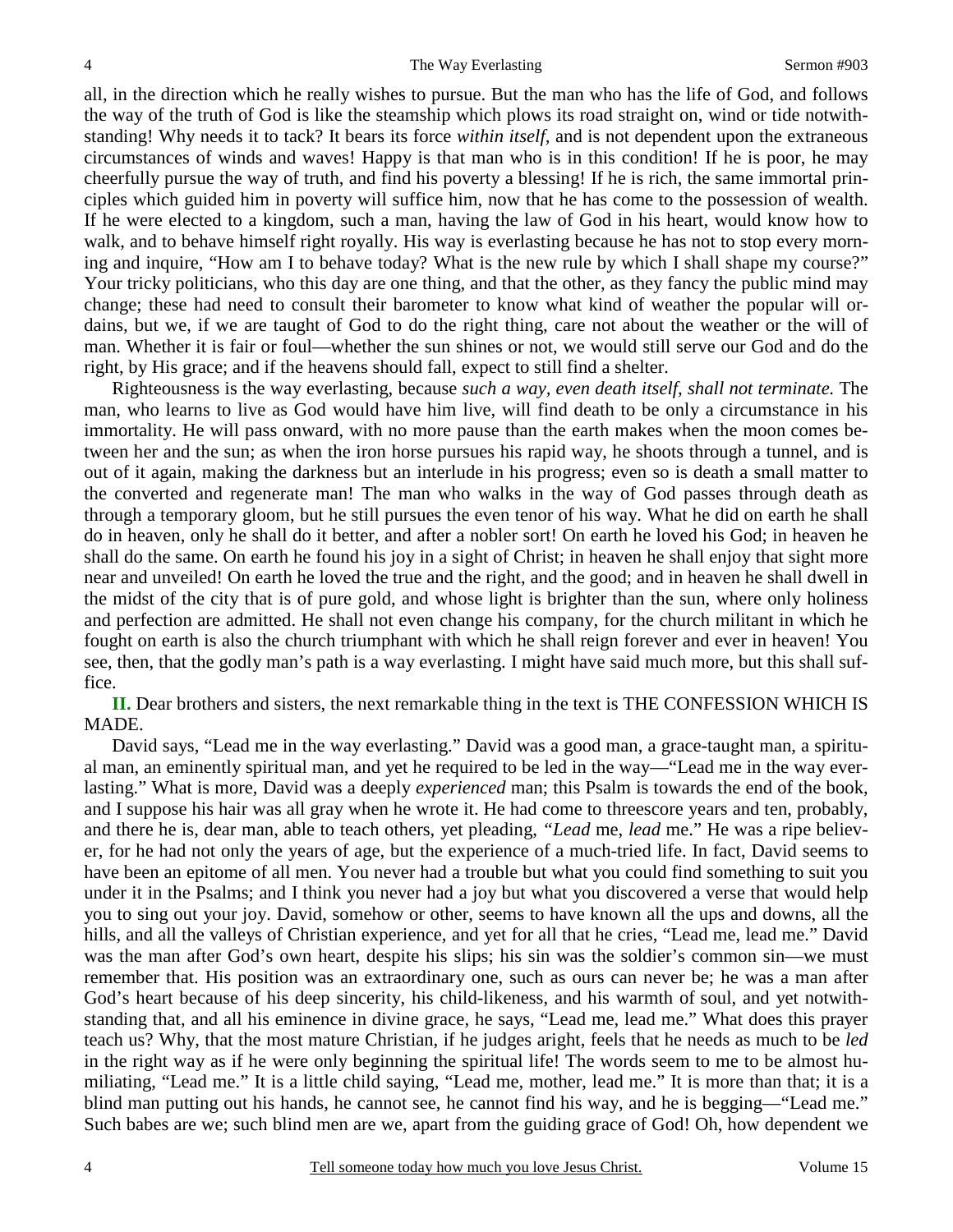### Sermon #903 The Way Everlasting

are, then, and what confessions ought *we* to make who are so much less than David, so much younger, the most of us, so much less experienced than he! How ought we to pray emphatically, "Lead me, Lord, for I am so little, so uninstructed, and have had such little experience. Lead me in the way everlasting."

 This remarkable confession and prayer should suggest two things—ignorance and impotence. When we say, "Lead me," if it is a blind man, it means ignorance; he cannot see the way, and therefore he needs to be led, though he may be strong enough to walk if he only knew the way. "Lead me, Lord," also signifies impotence if it is judged of as the child's case; he needs to be led in another sense, because he has not strength enough in his little feet to go without the help of his mother's hand. "Lead me in the way." So, you see, our confession should be double—of our ignorance and of our impotence—of our need of knowledge, and of our lack of strength.

**1.** First, *our need of knowledge.* "'Lead me in the way everlasting,' for I do not know that way everlasting. Naturally I know nothing of it, nor can I, as a natural man, until You teach me—for only the spiritual man receives spiritual things, and the carnal mind cannot know the things of God, for they are spiritual, and must be spiritually discerned. O God, how dangerous is my case, and how hopeless, too, unless You teach me! I pray You, therefore, instruct me! Enlighten me; lead me in the way everlasting! O Lord, I may well confess that I need this instruction because even though I am converted, and so know something of Your way, yet it often happens that I know not which is the right way through defect of judgment. If willing to do the right, yet it may sometimes happen that I may put bitter for sweet, and sweet for bitter; though anxious and even desirous to take the right road, yet I may come to a place where two ways meet which seem, both of them, to be the right one, and I may not know which way to choose. My judgment, Lord, is very imperfect, and apt to err. Lead me, I pray You, for he who leans to his own judgment is foolish, and he who trusts to his own heart is a fool—neither to my judgment nor to my heart would I trust, but say, 'Lord, lead me.'"

 Moreover, in addition to a deficient judgment, we ought to confess, and I hope we shall humbly do so, that we are apt to be misled by *corrupted affections.* There is a leaning in us all towards the evil way if we dare pursue it! Ah, how soon we touch the forbidden fruit! How does the heart run after vanity, even when we have resolved by divine grace that we will always close our eyes to it! That man must have well sealed his door who can keep out Satan's temptations, but he who should have done that, and left no crack by which the old serpent could enter would find a serpent within the core of his own heart, in his own corruptions! "Alas, then, O God, since my soul leans towards evil and will go amiss if it can, lead You me, lest my depraved affections should further pervert my judgment, and I should leave the king's Highway."

 In addition to this, all over this world there are *influences which would make us take the wrong way,*  deceiving us into the notion that we are right. The air is not clear anywhere—there are mists and fog all around; the best of men often have to pause and feel the hot sweat upon their brow through trembling anxiety as to the right course. Which is right? Which is wrong? This fog of *custom*—everybody does it! This fog of *tradition*—everybody has done it these hundreds of years! The dread of being singular, the dislike of being thought to be precise, and I know not what beside—all these cast a mist about us. Oh, how easy it is when we are traveling through a thick and murky atmosphere for us to mistake the way! Lead us, then, Lord! Lead us in the way everlasting! Alas, how many have set out, as they thought, under God's guidance on the voyage of life, but they have not really received Christ or His life within them? And so, being deluded by the false lights of wreckers, have soon come to everlasting shipwreck, believing all the while that they were sailing into the celestial haven! Dear brothers and sisters, judge not yourselves to be wise, or the Word will judge you to be foolish! But go, now, with a confession of your ignorance unto God in silent prayer, and lift up this petition, "Guide me, O You great Jehovah! I am a pilgrim through this misty land; I am foolish, You are wise—guide me with Your powerful hand, conduct me safely, let no enemy tempt me from the narrow way, but lead me in the way everlasting."

**2.** But secondly, the confession also contains *an admission of lack of strength,* for it is not merely, "Show me," which would suffice if the man were strong, but, "Lead me," which, as I have said before, is as the child that needs its mother's finger, or its father's supporting hand. We not only need knowledge,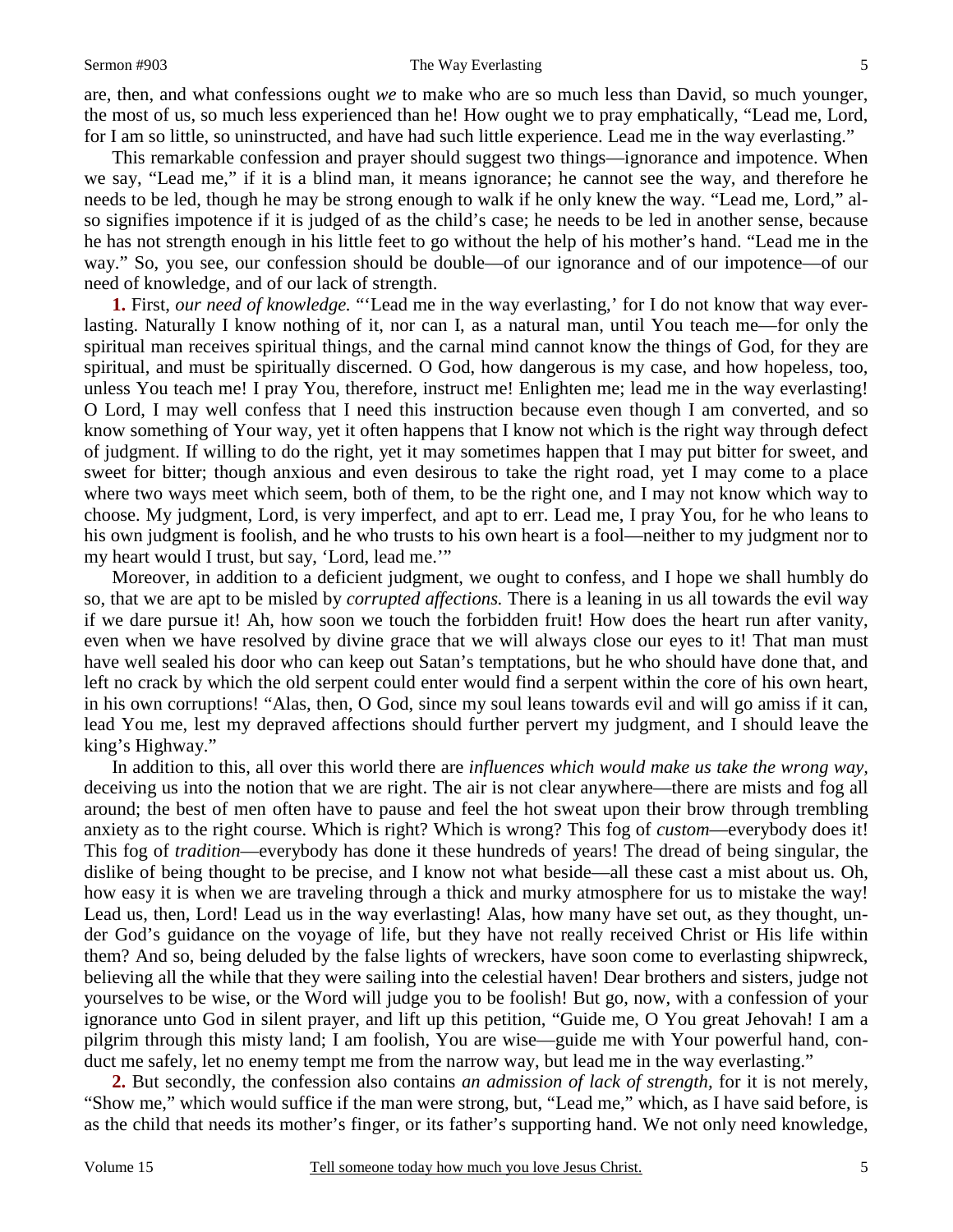but we need *power* to run in the right way. Morally and physically men *can* do right if they will. "It is as easy," says one, "for a man not to get drunk as it is to open his hand." And that is a fact, for if a man, when he holds the intoxicating glass, would only open his hand, the liquor would fall to the ground and the drink would not make a beast of him. So any other sin may easily be avoided, as far as the moral and physical power are concerned; but then there is a lack of will in the man, and *that* is the point; and therefore we need to ask of God to give us will, which is the real power. Oh, how irresolute a man often is concerning a sin which he knows to be a sin, but which enchants him with its sweetness! Ah, how a man will say, "I must give it up, but I cannot!" How, like the serpent in the old story of Laocoon, sin will twist itself round and round a man, and if he tugs and pulls away one coil, yet there is another, and another, and another! Ah, how men dally with sin! When it comes to plucking off the right arm, and plucking out the right eye, you say to yourselves, "We do not like losing this arm, and besides, we have not yet found the proper knife to take it off with." Ah, if you had the proper knife, yet you would be slow to make the gash! You would plead that it might be spared at least a little longer—that a little good work might yet be done with it! There will always be some excuse for delay in giving up sin, and if the surgeon does not interpose, and take it off, the mortification of sin will spread through the entire body before the man will be willing to lose his limb. Sin dies hard. It makes a hundred excuses for itself, and pleads, "Is it not a little one? Is it not a sweet one?" O Lord, then, give me strength of resolution, and when I know that a thing is wrong, help me to have done with it! And when I perceive an action to be right, help me to make haste, and delay not to keep Your Commandments. O my Lord, may I never try to patch up a peace between my conscience and myself by trimming and compromising. If I know a thing to be Your will, may I never parley nor question—for that is to rebel. The spirit that parleys is the essence of high treason. May I put away all questioning, and obedient to You, at once yield my will to be Yours. Lead me, Lord, lead me! Uphold me with Your hand of grace, and give me strength and resolution to be holy!

 There are some who have strength and resolution enough by fits and starts, but they have not stability enough to persevere. If heaven could be won by one great leap, how soon they would have it! But if to enter into the pearly gates one must go on pilgrimage all the way, then they cannot hold out to the end. Lord, lead me! How speedily do I begin to shrink! How soon would my rebellious heart draw back from Your service! O give me persevering grace, and when I would stand aside, lead me forward! Draw, draw me, good Lord! Yes, gently tug at my laggard soul and when—

Then—

*"My heart can neither fly nor go To reach celestial joys,"* 

*"Come, Holy Spirit, heavenly dove, With all Your power divine; Come, shed abroad a Savior's Love, And that shall kindle mine."* 

Lead me, Lord!

 You see what is meant by the prayer, and I need not go further, though there is much room for enlargement. Need of knowledge, and lack of strength are both confessed in this remarkable verse.

**III.** Let us close by noticing THE REMARKABLY COMPREHENSIVE PRAYER before us.

 I do not know many of the collects or particularly wish to know them, but I will give you my text for one, and you shall never find its superior. Let this be your constant prayer—you may use it as long as you like, and as often as you please, for if it is sincere, it will never be a vain repetition—"Lead me in the way everlasting."

**1.** Now, notice this prayer very carefully. First, observe how comprehensive it is, because *of its object*. Its object is the whole man. "Lead *me*—not half of me, not part of me. Lead me in the whole way not in some part of the way, but in the whole way, that is to say, let my thoughts be led in the way that I may not think unrighteously, that I may not believe the truth of God in *part*, but that I may be sound in the faith. Lead me that I may not believe false doctrine; Lord, lead my understanding and my intellect in the way of revelation; make me to know Your covenant truths, and the great doctrines of grace. Let me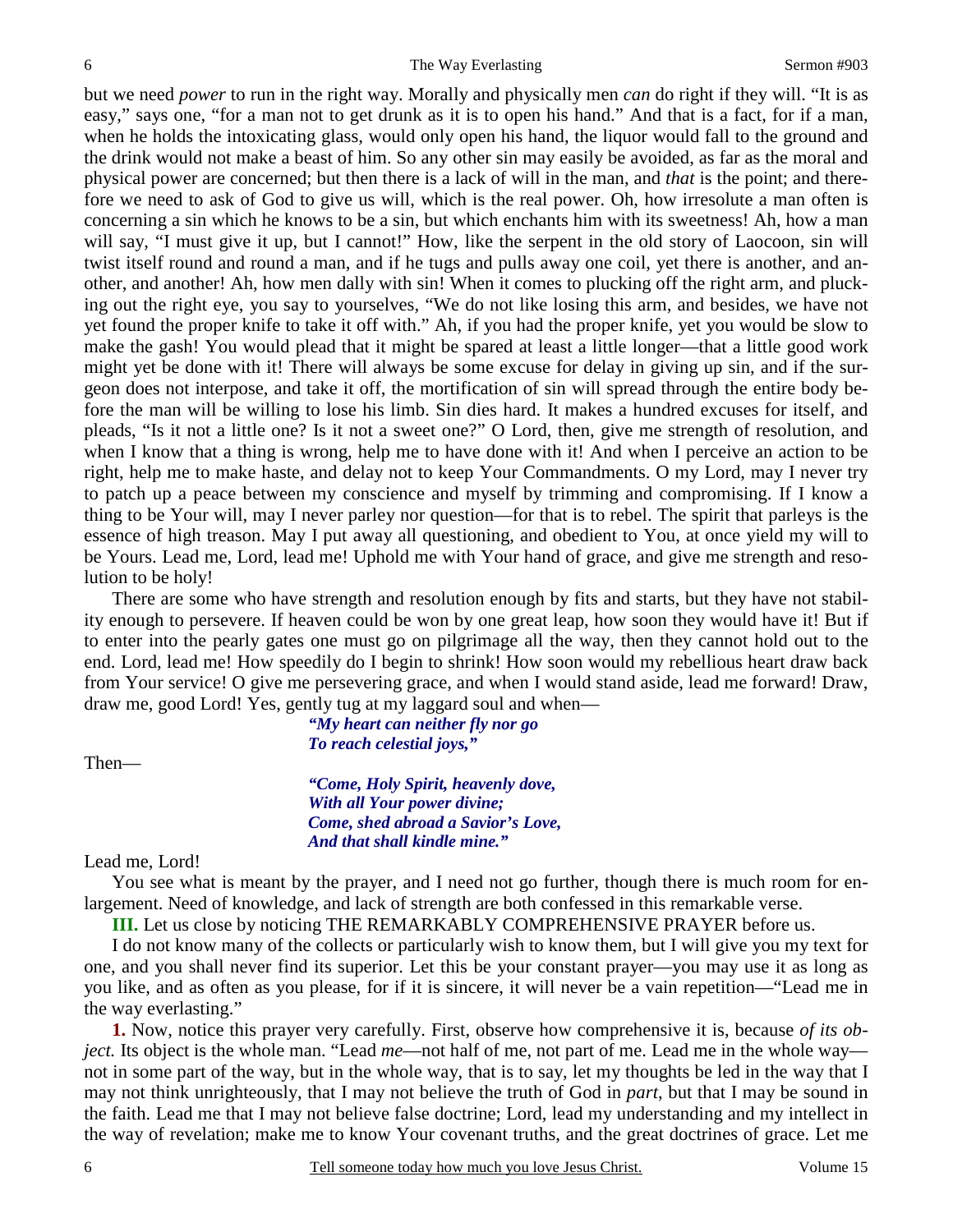### Sermon #903 The Way Everlasting

not be satisfied to know half Your truth, and think I know it all, but lead me into all Your truth. Let there not be one doctrine that I would erase, or one precept that I would forget, or one single word in Your Book that I would blot out. Lord, lead me as to my understanding, knowledge, and thoughts—lead me in the way everlasting."

 He means *his emotions,* too, as well as his intellectual part. "*Lord,* lead me in Your way, for well I know that if my head should go without my heart, yet were I all undone. Lord, help me to love not the world, nor the things that are of the world, but lead me in the way everlasting. Let my best passions boil when Christ is the fire; let my heart be in its best trim when Christ has come to see it, like a garden that is watered by His presence, and whose fruits are ripened by the sunlight of His love."

 He refers *his tongue* to the same leading. "Lord, grant that my tongue may not be a slanderous tongue, or a trifling tongue, or a lascivious tongue, or a tongue that talks for mere talk's sake. But, Lord, salt my tongue for me; grant me grace so to speak that my conversation shall edify the hearer. Lead me in the way everlasting."

 He means, indeed, *himself as to his actions.* "I would keep Your way, O Lord, when I go to my chamber—not sinning there; and when I come down to my meals, not getting out of Your way by wrong-eating or drinking. When I go to my shop, or to my work, to the field, or to the market, to the streets, and to the Exchange let me not err in *anything*. Still, Lord, lead me in the way everlasting and may no path of business, no path of recreation, no path of society, no path of solitude ever take me out of Your way, but wherever I am, let the whole of me be altogether and wholly in the whole of Your way." You see what a full prayer it is as to its objects!

**2.** But it is also a great prayer, if you consider it in the matter of *its modes.* "Lead me." How does God lead? Brothers and sisters, He leads us by the law. The law tells us what we ought to do. The ten commandments of the law are, as it were, ten signposts, all of them saying—"This is the way; walk you in it." He leads us, better still, by the example of Christ—

### *"We read our duty in Your Word, But in His life the law appears Drawn out in living characters."*

The law tells us what we should do, but Jesus has done it for us, and shown us how to do it! The whole life of Christ is a leading of us in the way. He leads us in the way by His Holy Spirit; the Holy Spirit enlightens the conscience, influences the will, guides the judgment, and sweetly leads the heart in the path of sanctity. Under God, the Holy Spirit, the ministry often becomes our guide in the way everlasting; some choice word from God's servants, coming at a right time, may check us when we would do evil, may inspirit us when we would faint in the way of right. And then good books, and I know not what besides—the example of the saints, the hints of providence, the emotions of our own hearts when near to God, these are often prompts to guide and lead us in the way everlasting. So, you see, as to its modes, the prayer of the text is very comprehensive.

**3.** It is, dear brothers and sisters, a great prayer, if you think for a minute of its *issues.* "Lead me in the way everlasting." Oh, what a word is that word "everlasting"! I think I see before me the gate of pearl, as though this word "everlasting," were that glorious gate. With what soft radiance it beams upon my eyes at this moment! And lo, it turns upon its hinges! It stands wide open, and what do I see? Everlasting! Everlasting! Why, I see before me the sea of glass, and the harpers standing on that waveless ocean, "where the wicked cease from troubling, and the weary are at rest." And what do I hear? I hear their songs like the sound of many waters, yet sweet as harpers harping with their harps! And what do I see as I gaze, but Jesus Christ, the sun and center of heaven's glory? And I behold His saints who trod this way everlasting on earth, continuing still, to tread it, proceeding further into the bliss of His presence, and into the ecstasy of His love, and into the experience of His fellowship! Every day is advancing in this way that has no end, this way everlasting! Oh, what a prayer this is! I, when I say, "Lead me in the way everlasting," as good as ask for a holy life, a happy death, and a heaven to crown it all! I do ask for all that is in the covenant, all that Christ came to give, all that God has laid up in store, and all that the Spirit works in men. It is a mighty prayer indeed!